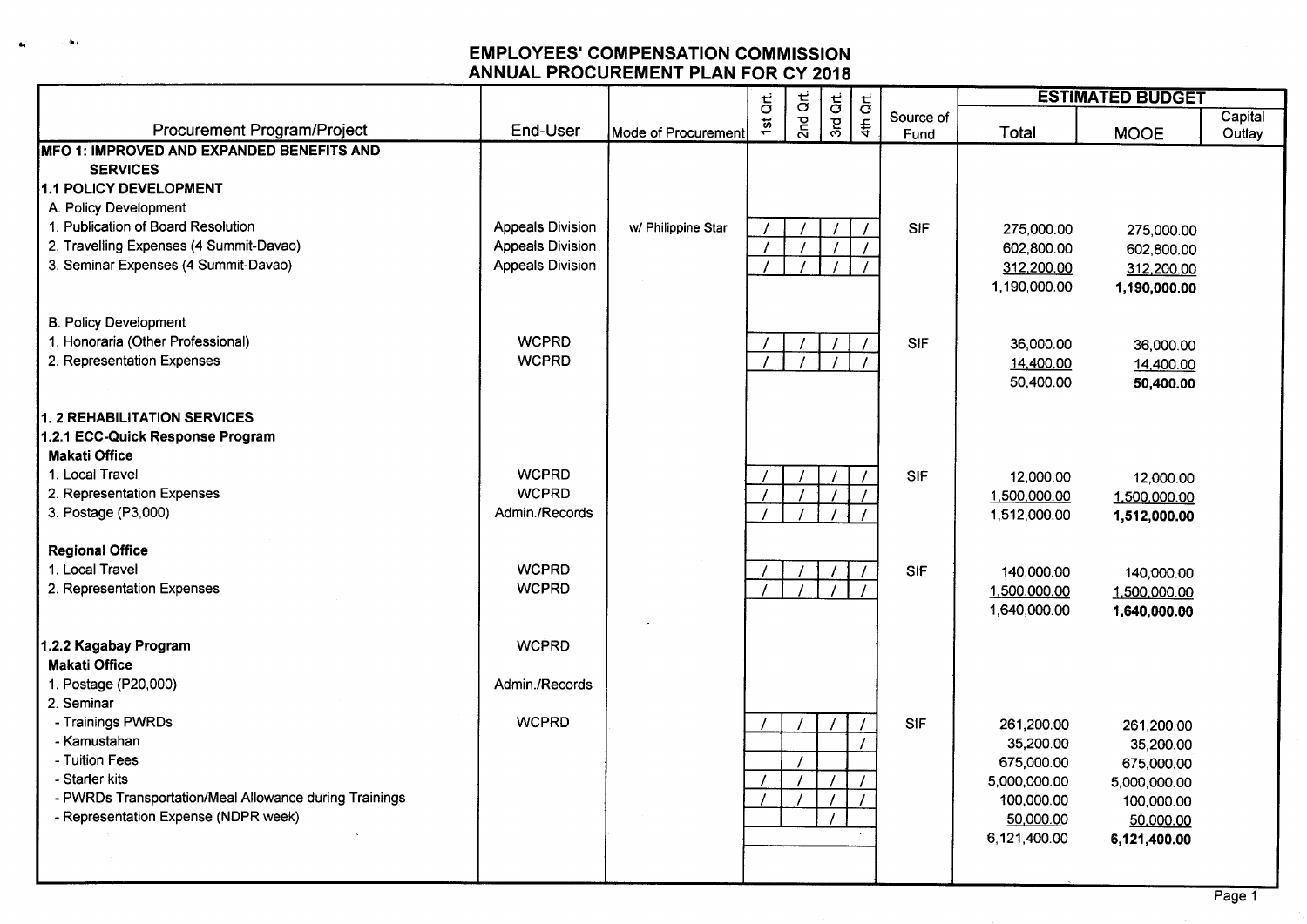|                                                                                                                                                                                                                                                                                                                          |                                                              |                                                          | $\vec{a}$     | $\vec{a}$       |          | $\mathbf{g}$    |                   |                                                                                                              | <b>ESTIMATED BUDGET</b>                                                                                      |                   |
|--------------------------------------------------------------------------------------------------------------------------------------------------------------------------------------------------------------------------------------------------------------------------------------------------------------------------|--------------------------------------------------------------|----------------------------------------------------------|---------------|-----------------|----------|-----------------|-------------------|--------------------------------------------------------------------------------------------------------------|--------------------------------------------------------------------------------------------------------------|-------------------|
| Procurement Program/Project                                                                                                                                                                                                                                                                                              | End-User                                                     | Mode of Procurement                                      | $\frac{1}{2}$ | 2n <sub>d</sub> | 3rd Qrt. | 4 <sup>th</sup> | Source of<br>Fund | Total                                                                                                        | <b>MOOE</b>                                                                                                  | Capital<br>Outlay |
| - Local Travel (PWRDs)<br>a. Main Office<br>b. REUs                                                                                                                                                                                                                                                                      | <b>WCPRD</b><br><b>ECC-REUS</b>                              |                                                          |               |                 |          |                 | <b>SIF</b>        | 30,000.00<br>140,000.00<br>170,000.00                                                                        | 30,000.00<br>140,000.00<br>170,000.00                                                                        |                   |
| 1.2.3 Physical Restoration of ODW<br>1. Other Professional Fee<br>- Prosthesis<br>- PT, OT and EMG<br>- PWRDs Transportation/Meal Allowance during PT<br>2. Local Travel (PWRDs)                                                                                                                                         | <b>WCPRD</b><br><b>WCPRD</b><br><b>WCPRD</b><br><b>WCPRD</b> | NP - Small Value                                         |               |                 |          |                 | <b>SIF</b>        | 7,440,000.00<br>1,497,600.00<br>1,152,000.00<br>140,000.00<br>10,229,600.00                                  | 7,440,000.00<br>1,497,600.00<br>1,152,000.00<br>140,000.00<br>10,229,600.00                                  |                   |
| 3. SPES Program for Children of ODWs<br>- General Services (45 SPES)<br>- Representation Expense                                                                                                                                                                                                                         | <b>WCPRD</b><br><b>WCPRD</b>                                 |                                                          |               |                 |          |                 | <b>SIF</b>        | 463,995.00<br>12,000.00<br>475,995.00                                                                        | 463,995.00<br>12,000.00<br>475,995.00                                                                        |                   |
| 1.3 ECP INFORMATION DISSEMINATION<br>1.3.1 IEC MATERIALS DEVELOP/DISTRIBUTED<br>Printing of the following IEC Materials<br>1. Handouts for ECP Seminar<br>2. Guidelines for Workers<br>3. Guidelines for Employers<br>4. Frequently Asked Questions (FAQs)<br>5. Flyers (Occupational Diseases)<br>6. Testimonial Videos | <b>IPAD</b>                                                  | Shopping<br>Shopping<br>Shopping<br>Shopping<br>Shopping |               |                 |          |                 | <b>SIF</b>        | 453,000.00<br>350,000.00<br>350,000.00<br>350,000.00<br>350,000.00<br>150,000.00<br>2,003,000.00             | 453,000.00<br>350,000.00<br>350,000.00<br>350,000.00<br>350,000.00<br>150,000.00<br>2,003,000.00             |                   |
| <b>Distribution of IEC Materials</b><br>1. Postage                                                                                                                                                                                                                                                                       | <b>IPAD</b>                                                  |                                                          |               |                 |          |                 | <b>SIF</b>        | 500,000.00                                                                                                   | 500,000.00                                                                                                   |                   |
| ECP disseminated through multi-media<br>1. Publication of Ads<br>2. Billboards/Ads on buildings/Facebook/You Tube Ads<br>3. Tarpaulin/signages/streamers<br>4. Digital Ads<br>5. TV commercials - PIA<br>6. Information Booth                                                                                            | <b>IPAD</b>                                                  |                                                          |               | $\Lambda$       |          |                 | <b>SIF</b>        | 1,000,000.00<br>1,000,000.00<br>1,000,000.00<br>1,200,000.00<br>60,000,000.00<br>200,000.00<br>64,400,000.00 | 1,000,000.00<br>1,000,000.00<br>1,000,000.00<br>1,200,000.00<br>60,000,000.00<br>200,000.00<br>64,400,000.00 |                   |

 $\tilde{\mathbf{g}}_3$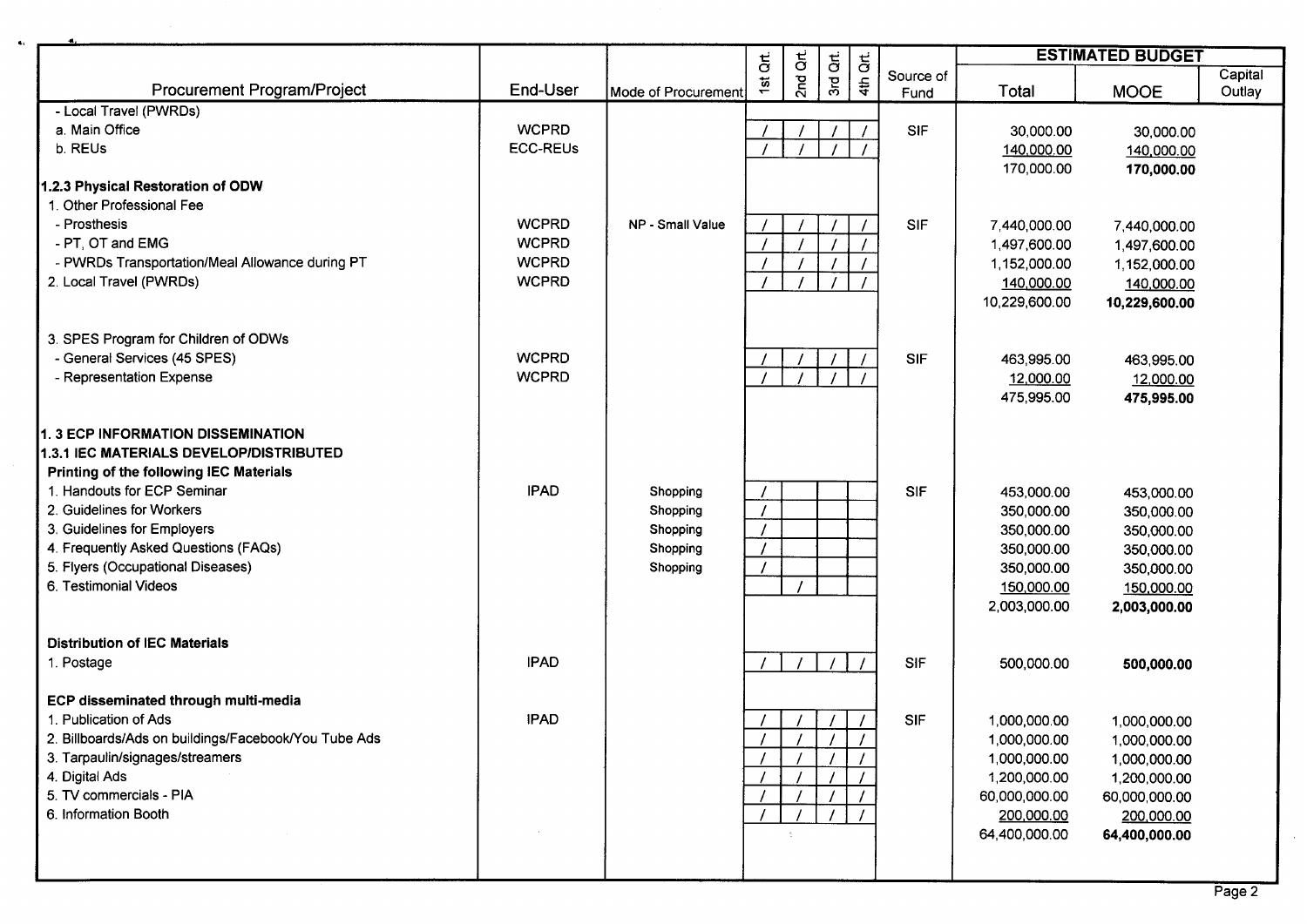|                                                                                                                                                                                        |                         |                     | $\vec{a}$     |                | $\vec{\sigma}$   | $\vec{\sigma}$  |                   |                                                                         | <b>ESTIMATED BUDGET</b>                                                 |                   |
|----------------------------------------------------------------------------------------------------------------------------------------------------------------------------------------|-------------------------|---------------------|---------------|----------------|------------------|-----------------|-------------------|-------------------------------------------------------------------------|-------------------------------------------------------------------------|-------------------|
| Procurement Program/Project                                                                                                                                                            | End-User                | Mode of Procurement | $\frac{1}{2}$ | 2nd Qrt.       | 3 <sub>rd</sub>  | 4 <sup>th</sup> | Source of<br>Fund | Total                                                                   | <b>MOOE</b>                                                             | Capital<br>Outlay |
| Seminars/lectures conducted<br>1. ECP Lectures In-House<br>- Seminar Expense<br>- Local Travel                                                                                         | <b>IPAD</b>             |                     |               |                |                  |                 | <b>SIF</b>        | 1,561,000.00<br>100,000.00<br>1,661,000.00                              | 1,561,000.00<br>100,000.00<br>1,661,000.00                              |                   |
| 2. ECP Lectures On-Site<br>3. BOSH<br>4. TV Interview/Pads<br>5. CST Lectures                                                                                                          | <b>IPAD</b>             |                     |               |                |                  |                 | <b>SIF</b>        | 250,000.00<br>80,000.00<br>40,000.00<br>80,000.00                       | 250,000.00<br>80,000.00<br>40,000.00<br>80,000.00                       |                   |
| <b>Advocacy Seminar</b><br>1. Travel/Video Document<br>2. Training/Seminar (T-shirt/Token)<br>- Promotional Fan<br>- CDs (10,000 pcs. x P15.)                                          | <b>IPAD</b>             |                     |               |                |                  |                 | <b>SIF</b>        | 800,000.00<br>3,058,000.00<br>50,000.00<br>2,000,000.00<br>5,908,000.00 | 800,000.00<br>3,058,000.00<br>50,000.00<br>2,000,000.00<br>5,908,000.00 |                   |
| <b>Management of Public Assistance Center</b><br>1. Representation Expenses                                                                                                            | <b>IPAD</b>             |                     |               |                |                  |                 | <b>SIF</b>        | 8,000.00                                                                | 8,000.00                                                                |                   |
| Printing and Distribution of Annual Report<br>1. Printing and Development                                                                                                              | <b>IPAD</b>             |                     |               |                |                  |                 | <b>SIF</b>        | 70,000.00                                                               | 70,000.00                                                               |                   |
| <b>SUB-TOTAL MFO 1</b>                                                                                                                                                                 |                         |                     |               |                |                  |                 |                   |                                                                         | 96,389,395.00                                                           |                   |
| <b>MFO 2: APPEALED CLAIMS DISPOSED</b><br>2.1 EVALUATION AND DISPOSITION OF EC APPEALED<br>A. Claims Evaluation (Legal)<br>1. Representation Expenses<br>2. Honoraria (Legal Services) | <b>Appeals Division</b> |                     |               |                |                  |                 | <b>SIF</b>        | 120,000.00<br>180,000.00<br>300,000.00                                  | 120,000.00<br>180,000.00<br>300,000.00                                  |                   |
| <b>B. Claims Evaluation (Medical)</b><br>1. Honoraria (Other Professional)<br>2. Notarial fee                                                                                          | <b>Appeals Division</b> |                     |               | $\overline{1}$ | $\left  \right $ | $\sqrt{ }$      | <b>SIF</b>        | 24,000.00                                                               | 24,000.00                                                               |                   |
| <b>SUB-TOTAL MFO 2</b>                                                                                                                                                                 |                         |                     |               |                |                  |                 |                   |                                                                         | 324,000.00                                                              |                   |
| <b>TOTAL MFOS</b>                                                                                                                                                                      |                         |                     |               |                |                  |                 |                   |                                                                         | 96,713,395.00                                                           |                   |

 $\mathbf{a}_i$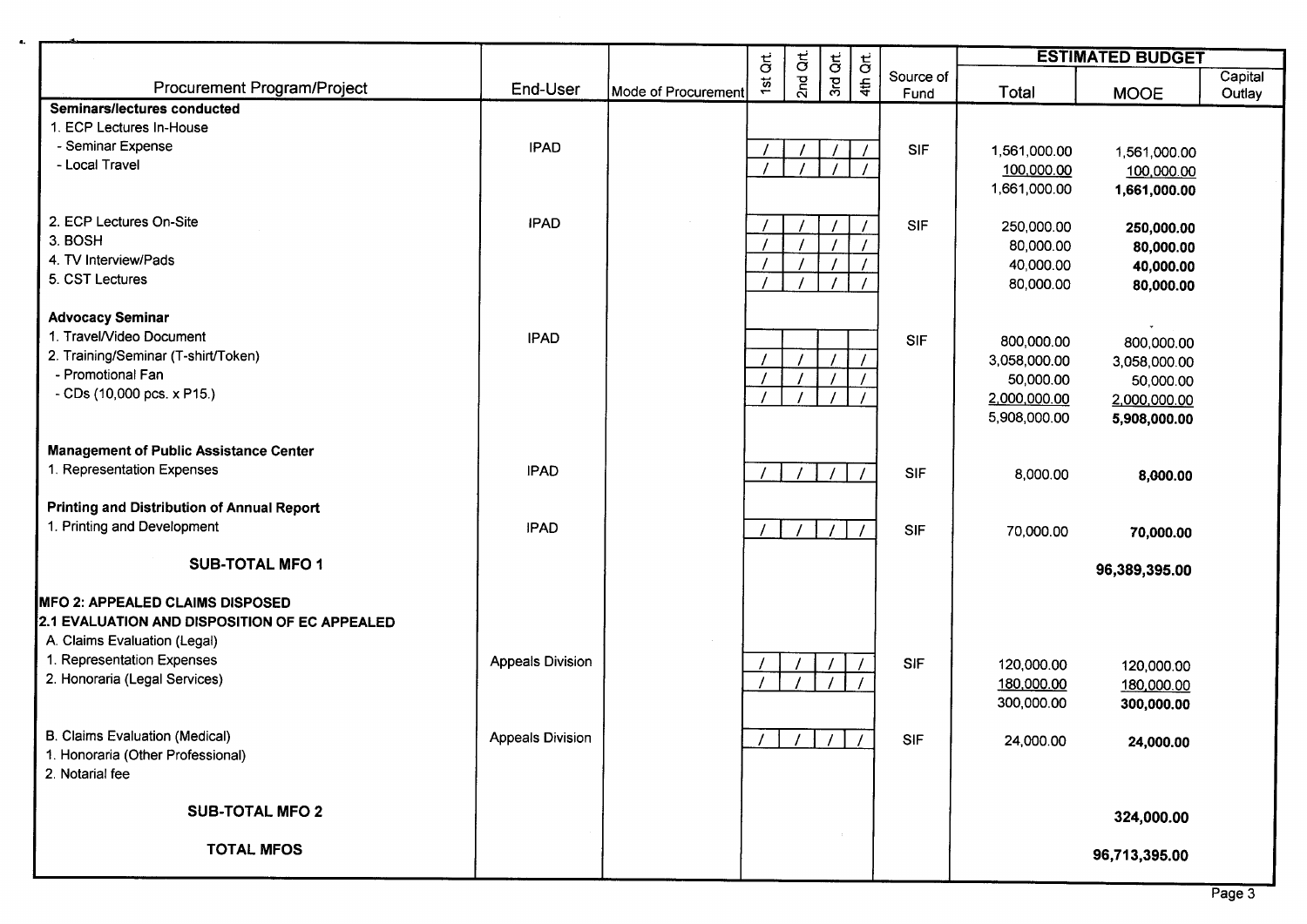|                                                      |              |                     | $\vec{a}$ | $\rm \tilde{g}$ |          | $\vec{a}$       |                   |            | <b>ESTIMATED BUDGET</b> |                   |
|------------------------------------------------------|--------------|---------------------|-----------|-----------------|----------|-----------------|-------------------|------------|-------------------------|-------------------|
| Procurement Program/Project                          | End-User     | Mode of Procurement | 15t       | 2n <sub>d</sub> | 3rd Qrt. | 4 <sup>th</sup> | Source of<br>Fund | Total      | <b>MOOE</b>             | Capital<br>Outlay |
| <b>GENERAL ADMINISTATIVE SUPPORT SERVICES (GASS)</b> |              |                     |           |                 |          |                 |                   |            |                         |                   |
| A. Technical Support Policy/Program Development      |              |                     |           |                 |          |                 |                   |            |                         |                   |
| 1. Compendium of EC claims Statistics                |              |                     |           |                 |          |                 |                   |            |                         |                   |
| - Representation Expense                             | PPSMD        |                     |           |                 |          |                 | <b>SIF</b>        | 5,760.00   | 5,760.00                |                   |
| 2. Research studies conducted                        |              |                     |           |                 |          |                 |                   |            |                         |                   |
| - Representation Expense                             | PPSMD        |                     |           |                 |          |                 | <b>SIF</b>        | 10,000.00  | 10,000.00               |                   |
| 3. DOLE's Partnership Projects                       |              |                     |           |                 |          |                 |                   |            |                         |                   |
| a. Hosting of RCC Meetings                           |              |                     |           |                 |          |                 |                   |            |                         |                   |
| - Representation Expense                             | PPSMD        |                     |           |                 |          |                 | <b>SIF</b>        | 80,000.00  | 80,000.00               |                   |
| b. Hosting of DOLE Partnership Project               |              |                     |           |                 |          |                 |                   |            |                         |                   |
| - Representation Expense                             | <b>PPSMD</b> |                     |           |                 |          |                 | <b>SIF</b>        | 10,000.00  | 10,000.00               |                   |
|                                                      |              |                     |           |                 |          |                 |                   | 90,000.00  | 90,000.00               |                   |
|                                                      |              |                     |           |                 |          |                 |                   |            |                         |                   |
| 4. Conduct of Agency Wide Planning Activities        |              |                     |           |                 |          |                 |                   |            |                         |                   |
| a. Seminar                                           | PPSMD        |                     |           |                 |          |                 | <b>SIF</b>        | 213,700.00 | 213,700.00              |                   |
| b.Local                                              | PPSMD        |                     |           |                 |          |                 | <b>SIF</b>        | 160,000.00 | 160,000.00              |                   |
| c.Execom                                             | PPSMD        |                     |           |                 |          |                 | <b>SIF</b>        | 12,000.00  | 12,000.00               |                   |
|                                                      |              |                     |           |                 |          |                 |                   | 385,700.00 | 385,700.00              |                   |
|                                                      |              |                     |           |                 |          |                 |                   |            |                         |                   |
| 5. Provision of IT Support Services                  |              |                     |           |                 |          |                 |                   |            |                         |                   |
| a. Representation                                    | <b>PPSMD</b> |                     |           |                 |          |                 | <b>SIF</b>        | 9,600.00   | 9,600.00                |                   |
| b. Seminar                                           | PPSMD        |                     |           |                 |          |                 | <b>SIF</b>        | 14,400.00  | 14,400.00               |                   |
| c. Professional fee (ISSP Consultancy)               | <b>PPSMD</b> |                     |           |                 |          |                 | <b>SIF</b>        | 400,000.00 | 400,000.00              |                   |
|                                                      |              |                     |           |                 |          |                 |                   | 424,000.00 | 424,000.00              |                   |
|                                                      |              |                     |           |                 |          |                 |                   |            |                         |                   |
| 6. ECC Quality Management System                     |              |                     |           |                 |          |                 |                   |            |                         |                   |
| a. Compliant to the Requirements of ISO              |              |                     |           |                 |          |                 |                   |            |                         |                   |
| - Representation Expenses                            | <b>PPSMD</b> |                     |           |                 |          |                 | <b>SIF</b>        | 12,000.00  | 12,000.00               |                   |
| b. Professional fee                                  | PPSMD        |                     |           |                 |          |                 | <b>SIF</b>        | 200,000.00 | 200,000.00              |                   |
|                                                      |              |                     |           |                 |          |                 |                   | 212,000.00 | 212,000.00              |                   |
|                                                      |              |                     |           |                 |          |                 |                   |            |                         |                   |
| 7. Implementation of GAD Plan                        |              |                     |           |                 |          |                 |                   |            |                         |                   |
| a. Seminar                                           | PPSMD        |                     |           |                 |          |                 | <b>SIF</b>        | 99,950.00  | 99,950.00               |                   |
|                                                      |              |                     |           |                 |          |                 |                   |            |                         |                   |
| 8. Third Party Survey                                |              |                     |           |                 |          |                 |                   |            |                         |                   |
| a. Consultancy service                               | PPSMD        |                     |           |                 |          |                 | <b>SIF</b>        | 500,000.00 | 500,000.00              |                   |
| b. Representation Expenses                           | <b>PPSMD</b> |                     |           |                 |          |                 | <b>SIF</b>        | 12,000.00  | 12,000.00               |                   |
|                                                      |              |                     |           |                 |          |                 |                   | 512,000.00 | 512,000.00              |                   |
|                                                      |              |                     |           |                 |          |                 |                   |            |                         |                   |
| <b>SUB-TOTAL GASS</b>                                |              |                     |           |                 |          |                 |                   |            | 1,739,410.00            |                   |
|                                                      |              |                     |           |                 |          |                 |                   |            |                         |                   |

 $\bullet$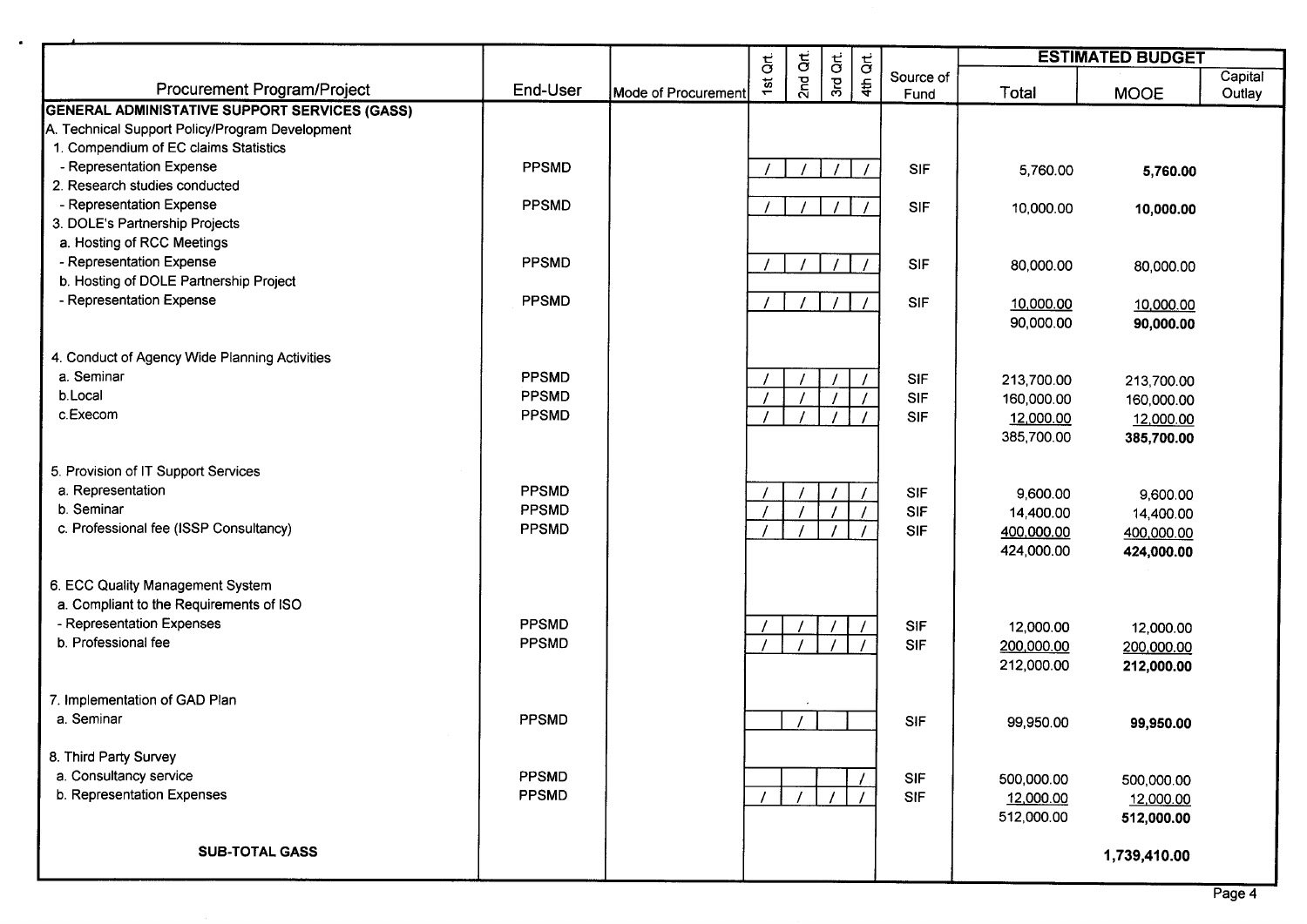|                                                      |                    |                     | $\overline{5}$  | $\vec{a}$        | $\vec{5}$<br>ă         |            |              | <b>ESTIMATED BUDGET</b> |                   |
|------------------------------------------------------|--------------------|---------------------|-----------------|------------------|------------------------|------------|--------------|-------------------------|-------------------|
| Procurement Program/Project                          | End-User           | Mode of Procurement | 15 <sub>1</sub> | 2nd <sub>1</sub> | პrd<br>4 <sup>th</sup> | Source of  | Total        | <b>MOOE</b>             | Capital<br>Outlay |
| <b>BOARD CONCERN</b>                                 |                    |                     |                 |                  |                        | Fund       |              |                         |                   |
| A. Reimbursable RA of Commissioners                  | <b>BS</b>          |                     |                 |                  |                        | <b>SIF</b> | 240,000.00   | 240,000.00              |                   |
| <b>B. Commission Meeting Expenses</b>                | <b>BS</b>          |                     |                 |                  |                        | <b>SIF</b> | 300,000.00   | 300,000.00              |                   |
| C. Committee Meeting Expenses                        | <b>BS</b>          |                     |                 |                  |                        | <b>SIF</b> | 125,000.00   | 125,000.00              |                   |
|                                                      |                    |                     |                 |                  |                        |            | 665,000.00   | 665,000.00              |                   |
|                                                      |                    |                     |                 |                  |                        |            |              |                         |                   |
| <b>INTERNAL AUDIT UNIT</b>                           |                    |                     |                 |                  |                        |            |              |                         |                   |
| A. Travelling Expense - Local                        | <b>IAU</b>         |                     |                 |                  |                        | <b>SIF</b> | 253,500.00   | 253,500.00              |                   |
|                                                      |                    |                     |                 |                  |                        |            |              |                         |                   |
| <b>SUB-TOTAL GASS</b>                                |                    |                     |                 |                  |                        |            |              | 918,500.00              |                   |
|                                                      |                    |                     |                 |                  |                        |            |              |                         |                   |
|                                                      |                    |                     |                 |                  |                        |            |              |                         |                   |
| <b>GENERAL ADMINISTATIVE AND FINANCIAL SERVICES:</b> |                    |                     |                 |                  |                        |            |              |                         |                   |
| A. ADMINISTRATIVE                                    |                    |                     |                 |                  |                        |            |              |                         |                   |
| <b>TRAVELLING EXPENSES - LOCAL</b>                   |                    |                     |                 |                  |                        | SIF        |              |                         |                   |
| <b>A.1 RECRUITMENT</b>                               |                    |                     |                 |                  |                        |            |              |                         |                   |
| - Three (3) Regions                                  | <b>ECC-REUs</b>    |                     |                 |                  |                        |            | 50,000.00    | 50,000.00               |                   |
| Orientation of REUs (3 Regions)                      | <b>ECC-REUS</b>    |                     |                 |                  |                        |            | 50,000.00    | 50,000.00               |                   |
| Training - Outside Metro Manila                      | Admin. Division    |                     |                 |                  |                        |            | 284,000.00   | 284,000.00              |                   |
| Team Building - REUs                                 | <b>ECC-REUS</b>    |                     |                 |                  |                        |            | 110,000.00   | 110,000.00              |                   |
| Team Building - Main Office                          | Admin. Division    |                     |                 |                  |                        |            | 70,000.00    | 70,000.00               |                   |
| GODP (Tree Planting) - Main Office                   | Admin. Division    |                     |                 |                  |                        |            | 70,000.00    | 70,000.00               |                   |
| <b>DOLE Welfare Activity</b>                         | Admin. Division    |                     |                 |                  |                        |            | 70,000.00    | 70,000.00               |                   |
| Toll fees/Parking fee                                | Admin. Division    |                     |                 |                  |                        |            | 40,000.00    | 40,000.00               |                   |
| RCC Meeting of REUs (14 Regions)                     | <b>ECC-REUs</b>    |                     |                 |                  |                        |            | 42,000.00    | 42,000.00               |                   |
| REUs LBC, Cargo (14 Regions)                         | Admin. Division    |                     |                 |                  |                        |            | 42,000.00    | 42,000.00               |                   |
| Administrative/REUs Transportation                   | <b>AD/ECC-REUs</b> |                     |                 |                  |                        |            | 230,000.00   | 230,000.00              |                   |
| Regional - Admin./Information Officer                | AD/ECC-REUs        |                     |                 |                  |                        |            | 324,800.00   | 324,800.00              |                   |
| Information Officer                                  | <b>IPAD</b>        |                     |                 |                  |                        |            | 358,400.00   | 358,400.00              |                   |
| TOTAL TRAVELLING EXPENSES - LOCAL                    |                    |                     |                 |                  |                        |            | 1,741,200.00 | 1,741,200.00            |                   |
| <b>TRAVELLING EXPENSES - FOREIGN</b>                 | Admin. Division    |                     |                 |                  |                        | <b>SIF</b> |              |                         |                   |
|                                                      |                    |                     |                 |                  |                        |            | 1,000,000.00 | 1,000,000.00            |                   |
| TRAINING EXPENSES - ADMINISTRATIVE                   |                    |                     |                 |                  |                        | <b>SIF</b> |              |                         |                   |
| 1. Extermal Trainings - CESO                         | Admin. Division    |                     |                 |                  |                        |            | 1,055,000.00 | 1,055,000.00            |                   |
| 2. In-House - Lenten Recollection                    | Admin. Division    |                     |                 |                  |                        |            | 935,000.00   | 935,000.00              |                   |
| 3. GODP - Lecture/Seminar                            | Admin. Division    |                     |                 |                  |                        |            | 80,560.00    | 80,560.00               |                   |
| 4. Team Building                                     |                    |                     |                 |                  |                        |            |              |                         |                   |
| DOLE Family Welfare Program                          | Admin. Division    |                     |                 |                  |                        |            | 335,420.00   | 335,420.00              |                   |
| <b>Corporate Activity</b>                            | Admin. Division    |                     |                 |                  |                        |            | 468,700.00   | 468,700.00              |                   |
| 5. ECC Anniversary                                   |                    |                     |                 |                  |                        |            |              |                         |                   |

 $\mathcal{A}$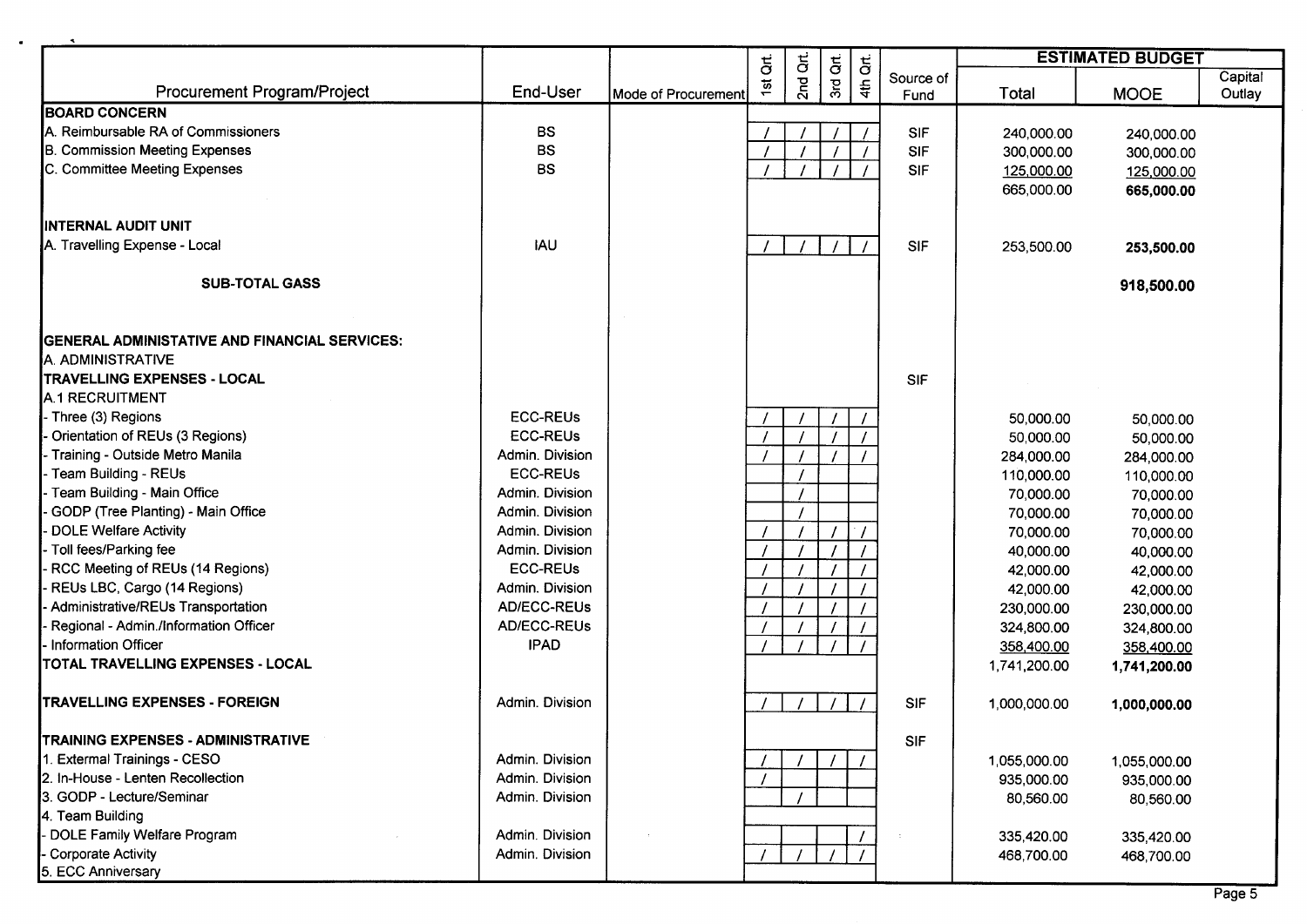|                                                        |                       |                       | ă<br>$\vec{5}$ | $\vec{a}$                   |                   | <b>ESTIMATED BUDGET</b>    |                            |                   |
|--------------------------------------------------------|-----------------------|-----------------------|----------------|-----------------------------|-------------------|----------------------------|----------------------------|-------------------|
| <b>Procurement Program/Project</b>                     | End-User              | Mode of Procurement   | 2nd<br>ಕ       | 3rd Qrt.<br>4 <sup>th</sup> | Source of<br>Fund | Total                      | <b>MOOE</b>                | Capital<br>Outlay |
| 6. Year-End Culminating Event                          |                       |                       |                |                             |                   |                            |                            |                   |
| Food                                                   | Admin. Division       |                       |                |                             |                   | 76,500.00                  | 76,500.00                  |                   |
| Prizes/Token/Raffle                                    | Admin. Division       |                       |                |                             |                   | 20,000.00                  | 20,000.00                  |                   |
| Ham and Cheese                                         |                       |                       |                |                             |                   |                            |                            |                   |
| Token/Gift Check                                       | Admin. Division       |                       |                |                             |                   | 2,120,000.00               | 2,120,000.00               |                   |
| T-Shirt                                                | Admin. Division       |                       |                |                             |                   | 37,100.00                  | 37,100.00                  |                   |
| 7. CSC Activities/Retirement                           |                       |                       |                |                             |                   |                            |                            |                   |
| Senior Citizen/PWRDs                                   | Admin. Division       |                       |                |                             |                   | 120,000.00                 | 120,000.00                 |                   |
| TOTAL TRAINING EXPENSES - ADMINISTRATIVE               |                       |                       |                |                             |                   | 5,248,280.00               | 5,248,280.00               |                   |
| <b>GASOLINE, OIL AND LUBRICANT EXPENSES</b>            | Admin./Supply         | NP - Small Value      |                |                             | <b>SIF</b>        | 500,000.00                 | 500,000.00                 |                   |
| <b>OFFICE SUPPLIES EXPENSES</b>                        | Admin./Supply         | NP - Agency to Agency |                |                             | <b>SIF</b>        | 1,372,117.00               | 1,372,117.00               |                   |
| <b>OFFICE SUPPLIES EXPENSES - PROJECT</b>              | Admin./Supply         | NP - Small Value      |                |                             | <b>SIF</b>        | 353,600.00                 | 353,600.00                 |                   |
| SEMI-EXPENDABLE - OFFICE EQUIPMENT MACHINERY           | Admin./Supply         | NP - Small Value      |                |                             | <b>SIF</b>        | 200,800.00                 |                            |                   |
| <b>SEMI-EXPENDABLE - FURNITURE</b>                     | Admin./Supply         | NP - Small Value      |                |                             | <b>SIF</b>        | 632,500.00                 | 200,800.00                 |                   |
| <b>TEXTBOOKS &amp; INSTRUCTIONAL MATERIAL EXPENSES</b> | Admin./Supply         | NP - Small Value      |                |                             | <b>SIF</b>        |                            | 632,500.00                 |                   |
| <b>SEMI-EXPENDABLE - IT EQUIPMENT</b>                  | Admin./Supply         | NP - Small Value      |                |                             | <b>SIF</b>        | 5,000.00                   | 5,000.00                   |                   |
| <b>OTHER SUPPLIES EXPENSES - IT SUPPLIES</b>           | Admin./Supply         | NP - Agency to Agency |                |                             | <b>SIF</b>        | 124,000.00<br>2,636,025.00 | 124,000.00<br>2,636,025.00 |                   |
|                                                        |                       |                       |                |                             |                   |                            |                            |                   |
| ELECTRICITY, LIGHT AND WATER                           |                       |                       |                |                             | <b>SIF</b>        |                            |                            |                   |
| <b>Water Expenses</b>                                  | Central Office        | w/ Maynilad           |                |                             |                   | 550,000.00                 | 550,000.00                 |                   |
| Water Expenses - REUs                                  | <b>ECC-REUS</b>       |                       |                |                             |                   | 86,000.00                  | 86,000.00                  |                   |
| <b>Electricity Expenses</b>                            | <b>Central Office</b> | w/ Meralco            |                |                             |                   | 2,300,000.00               | 2,300,000.00               |                   |
| <b>Electricity Expenses - REUs</b>                     | <b>ECC-REUS</b>       |                       |                |                             |                   | 336,000.00                 | 336,000.00                 |                   |
| <b>COMMUNICATION EXPENSES</b>                          |                       |                       |                |                             | <b>SIF</b>        |                            |                            |                   |
| <b>POSTAGE AND DELIVERIES</b>                          |                       |                       |                |                             |                   |                            |                            |                   |
| Admin. - Main Office                                   | Admin./Records        | w/ Philippine         |                | $\prime$                    |                   | 100,000.00                 | 100,000.00                 |                   |
| Admin. - REUs                                          | Admin./Records        | Postal Office         |                | $\prime$                    |                   | 110,000.00                 | 110,000.00                 |                   |
| <b>WCPRD</b>                                           | Admin./Records        | Makati Branch         |                | $\prime$                    |                   | 86,000.00                  | 86,000.00                  |                   |
| Appeals                                                | Admin./Records        |                       |                |                             |                   | 4,000.00                   | 4,000.00                   |                   |
|                                                        |                       |                       |                |                             |                   | 300,000.00                 | 300,000.00                 |                   |
| Telephone Expenses - Landline                          | Central Office        | w/ PLDT               |                |                             |                   | 900,000.00                 | 900,000.00                 |                   |
| Telephone Expenses - Landline/REUs                     | <b>ECC-REUS</b>       |                       |                |                             |                   | 756,000.00                 | 756,000.00                 |                   |
| Telephone Expenses - Cellular/Main                     | <b>Central Office</b> | w/ Globe              |                |                             |                   | 350,000.00                 | 350,000.00                 |                   |
| eLigtas SMS Reporting (Cell card load)                 |                       |                       |                |                             |                   |                            |                            |                   |
| Telephone Expenses - Celiular/REUs                     | <b>ECC-REUS</b>       |                       |                |                             |                   |                            |                            |                   |
| <b>Internet Expenses</b>                               |                       |                       |                |                             |                   | 80,000.00                  | 80,000.00                  |                   |
| ASSA Website                                           | Central Office        |                       |                |                             |                   |                            |                            |                   |
|                                                        | <b>Central Office</b> | NP - Small Value      |                |                             |                   | 50,000.00<br>540,000.00    | 50,000.00<br>540,000.00    |                   |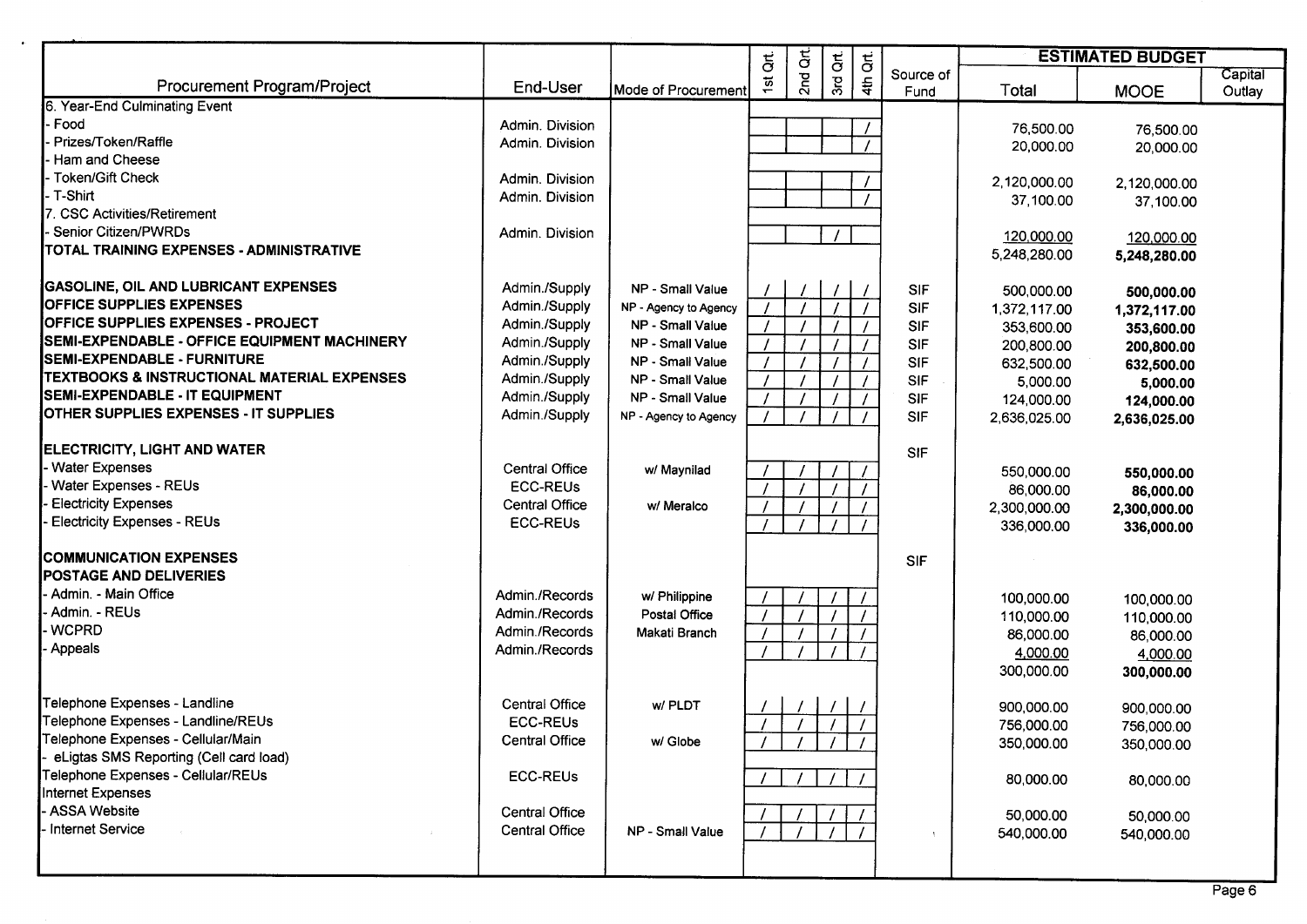|                                                                                        |                 |                       | $\overline{5}$ |                             | $\overleftrightarrow{\mathbf{G}}$ | $\vec{a}$       |                   |                          | <b>ESTIMATED BUDGET</b>  |                   |
|----------------------------------------------------------------------------------------|-----------------|-----------------------|----------------|-----------------------------|-----------------------------------|-----------------|-------------------|--------------------------|--------------------------|-------------------|
| Procurement Program/Project                                                            | End-User        | Mode of Procurement   | $\frac{1}{2}$  | 2nd Qrt.                    | $rac{1}{3}$                       | 4 <sup>th</sup> | Source of<br>Fund | Total                    | <b>MOOE</b>              | Capital<br>Outlay |
| <b>Domain Subscription</b>                                                             | Central Office  |                       |                |                             |                                   |                 |                   | 10,000.00                | 10,000.00                |                   |
| Cable, Satellite, Telegraph & Radio Expenses                                           | Central Office  |                       |                |                             |                                   |                 |                   | 20,000.00                | 20,000.00                |                   |
|                                                                                        |                 |                       |                |                             |                                   |                 |                   | 2,706,000.00             | 2,706,000.00             |                   |
| <b>RENTAL EXPENSES - 8 REUS</b>                                                        | <b>ECC-REUs</b> |                       |                |                             |                                   |                 | <b>SIF</b>        | 1,050,000.00             | 1,050,000.00             |                   |
| MEMBERSHIP DUES & CONTRIBUTION TO ORG.                                                 |                 |                       |                |                             |                                   |                 | <b>SIF</b>        |                          |                          |                   |
| PHILSSA                                                                                | Admin. Division |                       |                |                             |                                   |                 |                   | 100,000.00               | 100,000.00               |                   |
| DOLE/Other Agencies Contribution                                                       | Admin. Division |                       |                |                             |                                   |                 |                   | 100,000.00               | 100,000.00               |                   |
|                                                                                        |                 |                       |                |                             |                                   |                 |                   | 200,000.00               | 200,000.00               |                   |
| <b>ADVERTISING EXPENSES</b>                                                            |                 |                       |                |                             |                                   |                 | <b>SIF</b>        |                          |                          |                   |
| HR (Vacancy)                                                                           | Admin./HR       | w/ Philippine Star    |                |                             |                                   |                 |                   | 12,500.00                | 12,500.00                |                   |
| Supply (Bidding of Services/Equipment)                                                 |                 | w/ Philippine Star    |                |                             |                                   |                 |                   | 70,000.00                | 70,000.00                |                   |
|                                                                                        |                 |                       |                |                             |                                   |                 |                   | 82,500.00                | 82,500.00                |                   |
| <b>IREPRESENTATION EXPENSES - ADMIN.</b>                                               | Admin. Division |                       |                |                             |                                   |                 | <b>SIF</b>        | 100,000.00               | 100,000.00               |                   |
| <b>TRANSPORTATION &amp; DELIVERY EXPENSES</b>                                          | Liason Officer  |                       |                |                             |                                   |                 | <b>SIF</b>        | 120,000.00               | 120,000.00               |                   |
| <b>SUBSCRIPTION EXPENSES</b>                                                           | <b>OED</b>      | NP - Small Value      |                |                             |                                   |                 | SIF               | 70,000.00                | 70,000.00                |                   |
| <b>AUDITING SERVICES</b>                                                               | COA             |                       |                |                             |                                   |                 | <b>SIF</b>        | 2,758,886.00             | 2,758,886.00             |                   |
| JANITORIAL SERVICE                                                                     | Admin./Supply   | <b>Public Bidding</b> |                |                             |                                   |                 | <b>SIF</b>        | 3,560,000.00             | 3,560,000.00             |                   |
| <b>SECURITY SERVICES</b>                                                               | Admin./Supply   | <b>Public Bidding</b> |                |                             |                                   |                 | <b>SIF</b>        | 3,703,800.00             | 3,703,800.00             |                   |
| <b>OTHER PROFESSIONAL SERVICES</b>                                                     |                 |                       |                |                             |                                   |                 |                   |                          |                          |                   |
| <b>Assessment Testing</b>                                                              | Admin./HR       |                       |                |                             |                                   |                 | <b>SIF</b>        | 110,000.00               | 110,000.00               |                   |
| <b>IREPAIRS AND MAINTENANCE</b>                                                        |                 |                       |                |                             |                                   |                 |                   |                          |                          |                   |
| 1. OFFICE BUILDING                                                                     | Admin./Building | NP - Small Value      |                |                             |                                   |                 | <b>SIF</b>        |                          |                          |                   |
| Garbage Collection (12 months)                                                         |                 |                       |                |                             |                                   |                 |                   | 90,000.00                | 90,000.00                |                   |
| Elevator Maintenance & Repair                                                          |                 |                       |                |                             |                                   |                 |                   | 250,000.00               | 250,000.00               |                   |
| Pest Control                                                                           |                 |                       |                |                             |                                   |                 |                   | 100,000.00               | 100,000.00               |                   |
| Garden Project Maintenance                                                             |                 |                       |                |                             |                                   |                 |                   | 100,000.00               | 100,000.00               |                   |
| Repainting of Building Interior/Exterior & Basement Parking area                       |                 |                       |                |                             |                                   |                 |                   | 1,500,000.00             | 1,500,000.00             |                   |
| Carpentry, Paintings, Minor Repair                                                     |                 |                       |                |                             |                                   |                 |                   | 500,000.00<br>500,000.00 | 500,000.00               |                   |
| <b>Cleaning of Glass Mirror</b><br>Building Repair/Other REU office maintenance (REU7) |                 |                       |                | $I \perp I \perp I \perp I$ |                                   |                 |                   | 600,000.00               | 500,000.00<br>600,000.00 |                   |
|                                                                                        |                 |                       |                |                             |                                   |                 |                   | 3,640,000.00             | 3,640,000.00             |                   |
| <b>2. OFFICE EQUIPMENT</b>                                                             |                 |                       |                |                             |                                   |                 |                   |                          |                          |                   |
| Copier, aircons and other office equipments                                            | Admin./Supply   | NP - Small Value      |                |                             |                                   |                 |                   | 70,000.00                | 70,000.00                |                   |
| 3. FURNITURE AND FIXTURES                                                              |                 |                       |                |                             |                                   |                 |                   |                          |                          |                   |
| - Upholstery of office furniture                                                       | Admin./Supply   | NP - Small Value      |                |                             |                                   |                 |                   | 50,000.00                | 50,000.00                |                   |
|                                                                                        |                 |                       |                |                             |                                   |                 |                   |                          |                          |                   |

 $\mathcal{L}$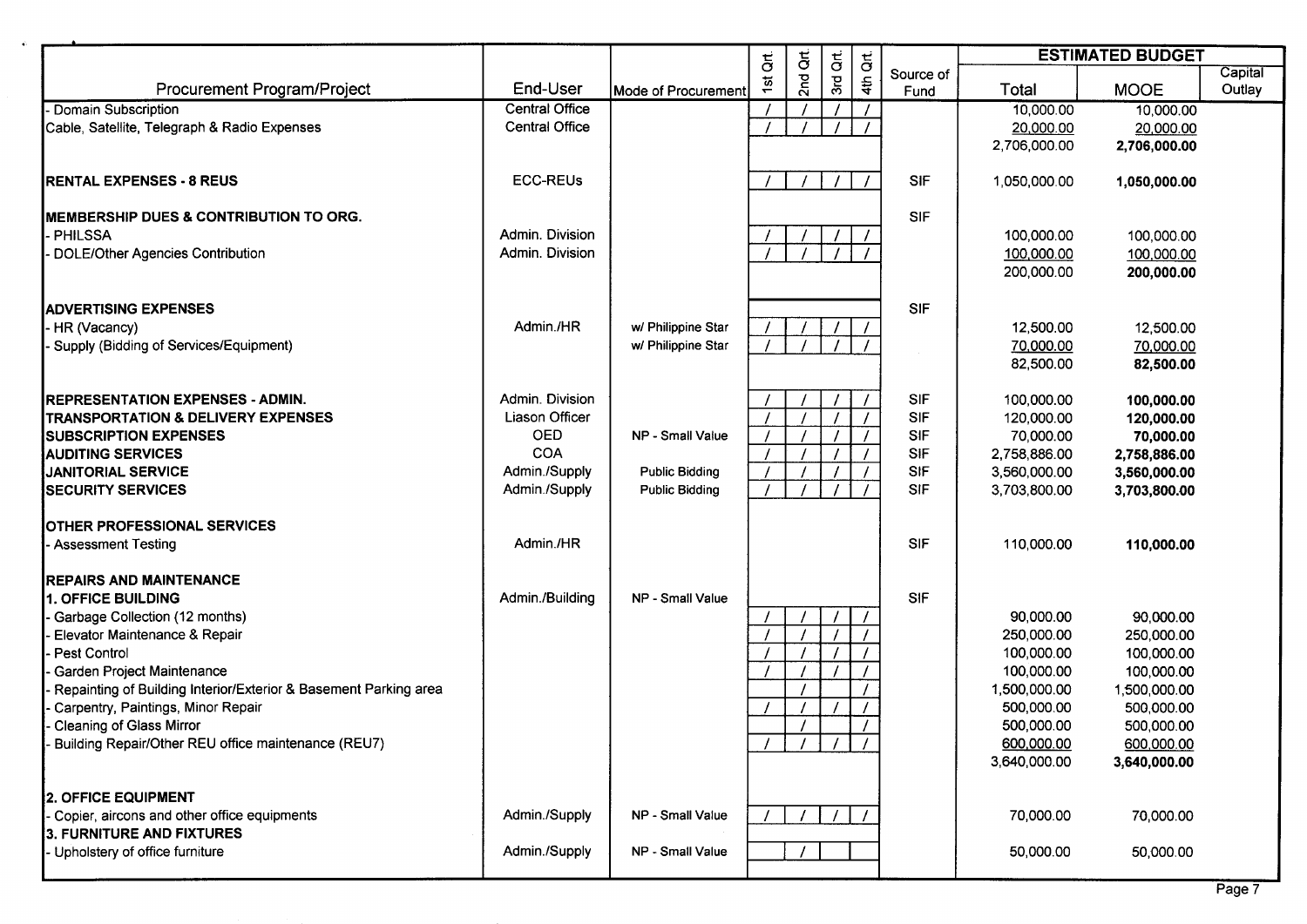|                                                                                                                                                                                                                                                     |                                                                      |                                                                         | ξ.            | $\vec{5}$ | $\rm \overline{5}$ | $\vec{a}$       |                          |                                                                                                         | <b>ESTIMATED BUDGET</b>                                                                                 |                   |
|-----------------------------------------------------------------------------------------------------------------------------------------------------------------------------------------------------------------------------------------------------|----------------------------------------------------------------------|-------------------------------------------------------------------------|---------------|-----------|--------------------|-----------------|--------------------------|---------------------------------------------------------------------------------------------------------|---------------------------------------------------------------------------------------------------------|-------------------|
| Procurement Program/Project                                                                                                                                                                                                                         | End-User                                                             | Mode of Procurement                                                     | $\frac{1}{2}$ | 2nd       | 3r <sub>d</sub>    | 4 <sup>th</sup> | Source of<br>Fund        | <b>Total</b>                                                                                            | <b>MOOE</b>                                                                                             | Capital<br>Outlay |
| 4. IT EQUIPMENT AND SOFTWARE<br>Computers, printers/cabling installation<br><b>5. MOTOR VEHICLE</b><br>6. MOTOR VEHICLE - TACLOBAN                                                                                                                  | Admin./Supply<br>Admin./Supply                                       | NP - Small Value<br>NP - Small Value                                    |               |           |                    |                 |                          | 600,000.00<br>500,000.00<br>200,000.00<br>1,420,000.00                                                  | 600,000.00<br>500,000.00<br>200,000.00<br>1,420,000.00                                                  |                   |
| <b>DONATION</b>                                                                                                                                                                                                                                     |                                                                      |                                                                         |               |           |                    |                 |                          |                                                                                                         |                                                                                                         |                   |
| Organizations related to the ECC mandate<br><b>EXTRAORDINARY EXPENSES</b>                                                                                                                                                                           | Admin. Division<br><b>OED</b>                                        |                                                                         |               |           |                    |                 | <b>SIF</b><br><b>SIF</b> | 300,000.00<br>117,600.00                                                                                | 300,000.00<br>117,600.00                                                                                |                   |
| <b>IMISCELLANEOUS EXPENSES</b><br><b>ECC Corporate Giveaways</b><br>Token to Commissioners/Secretary<br>Christmas Token to Guard/Janitor<br><b>Notarial Fees</b><br>Laundry of linen<br>Stipend, Flowers for occassions<br><b>First Friday Mass</b> | Admin. Division                                                      |                                                                         |               |           |                    |                 | <b>SIF</b>               | 640,000.00<br>70,000.00<br>155,000.00<br>12,000.00<br>15,000.00<br>50,000.00<br>24,000.00<br>966,000.00 | 640,000.00<br>70,000.00<br>155,000.00<br>12,000.00<br>15,000.00<br>50,000.00<br>24,000.00<br>966,000.00 |                   |
| <b>TAXES AND LICENSES</b><br><b>FIDELITY BOND PREMIUM</b><br>- Bond premiums<br><b>INSURANCE EXPENSE</b><br>- Vehicles insurance<br>Office equipment and Building insurance                                                                         | Admin. Division<br>Admin. Division<br>Admin./Supply<br>Admin./Supply | NP - Agency to Agency<br>NP - Agency to Agency<br>NP - Agency to Agency |               |           |                    |                 | SIF<br><b>SIF</b><br>SIF | 100,000.00<br>50,000.00<br>150,000.00                                                                   | 100,000.00<br>50,000.00<br>150,000.00                                                                   |                   |
| <b>OTHER MOOE</b><br><b>CULTURAL &amp; ATHLETIC ACTIVITIES</b><br>1. Choral<br>1. Aerobics<br>2. Sportfest<br><b>ECC Bowling Tournament</b><br>DOLE Sportsfest<br>4. Film showing/Videoke                                                           |                                                                      |                                                                         |               |           |                    |                 |                          | 52,300.00<br>130,000.00<br>310,250.00<br>229,640.00<br>52,300.00<br>592,190.00                          | 52,300.00<br>130,000.00<br>310,250.00<br>229,640.00<br>52,300.00<br>592,190.00                          |                   |

 $\alpha$